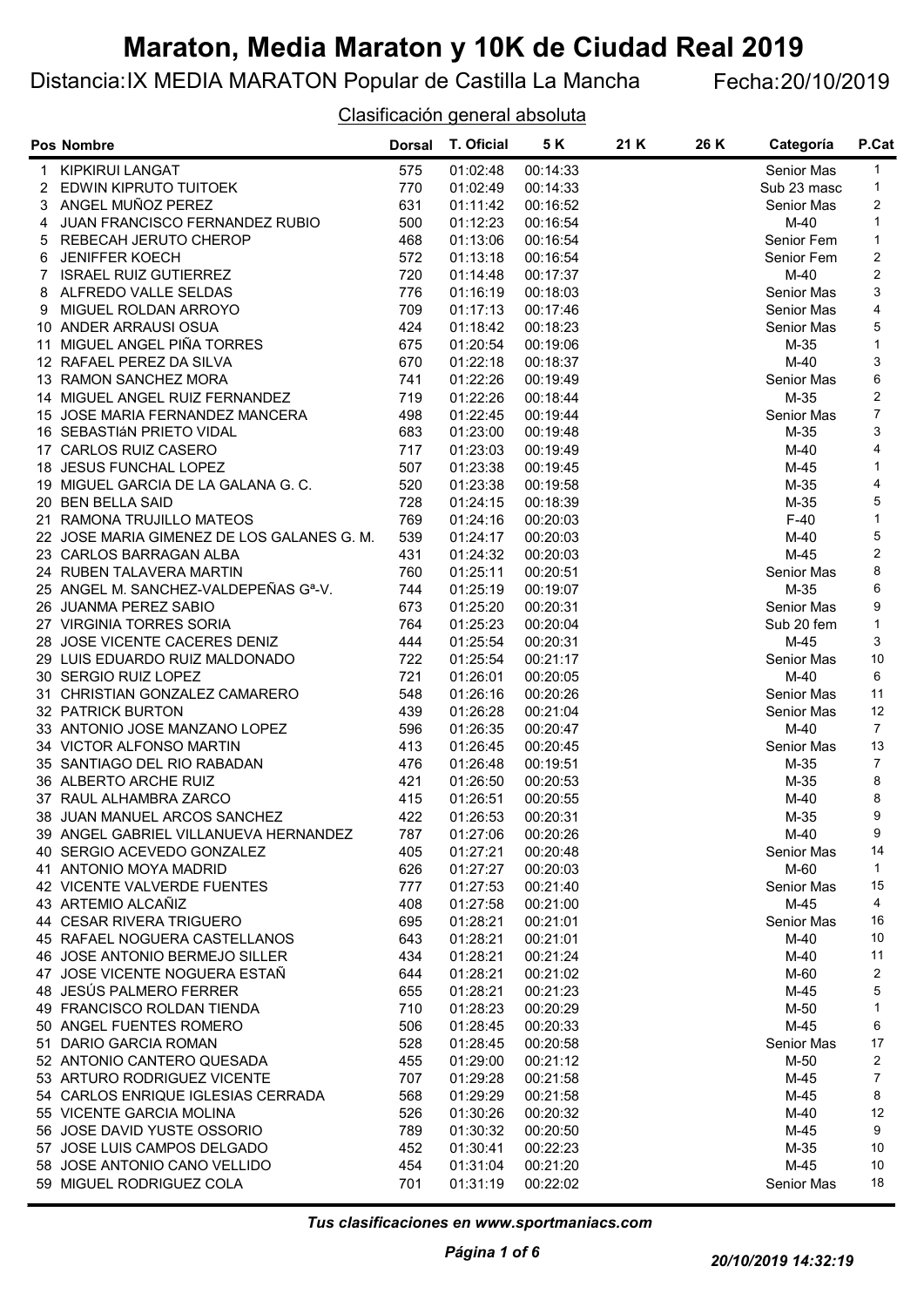### Distancia:IX MEDIA MARATON Popular de Castilla La Mancha Fecha:20/10/2019

#### Clasificación general absoluta

| <b>Pos Nombre</b>                         | <b>Dorsal</b> | T. Oficial | 5 K      | 21 K | 26 K | Categoría   | P.Cat          |
|-------------------------------------------|---------------|------------|----------|------|------|-------------|----------------|
| 60 MANUEL JESUS AMORRICH GONZALEZ         | 419           | 01:31:21   | 00:22:45 |      |      | $M-40$      | 13             |
| 61 FRANCISCO LARRONDO ALMEDA              | 578           | 01:31:33   | 00:22:13 |      |      | M-40        | 14             |
| 62 JOSE ENRIQUE LORENZO GONZALEZ          | 592           | 01:31:42   | 00:21:19 |      |      | M-50        | 3              |
| 63 CLAUDIO PECO GARCIA                    | 669           | 01:31:57   | 00:21:23 |      |      | $M-35$      | 11             |
| 64 JOSE CARLOS POLO MARTIN                | 679           | 01:32:03   | 00:22:30 |      |      | M-50        | 4              |
| 65 FRANCISCO GONZALEZ MARTINEZ            | 552           | 01:32:13   | 00:21:50 |      |      | Senior Mas  | 19             |
| 66 MIGUEL ANGEL GUERRERO LOPEZ            | 557           | 01:32:15   | 00:21:49 |      |      | M-45        | 11             |
| 67 CRISTIAN GONZALEZ LORENZO              | 551           | 01:32:20   | 00:22:13 |      |      | M-55        | $\mathbf{1}$   |
| 68 MANUEL MUÑOZ DIAZ                      | 627           | 01:32:25   | 00:21:00 |      |      | Senior Mas  | 20             |
| 69 FRANCISCO ALVAREZ FERNANDEZ            | 418           | 01:32:43   | 00:22:16 |      |      | M-45        | 12             |
| 70 TOMAS CAMPOS ALMODOVAR                 | 451           | 01:32:53   | 00:22:40 |      |      | M-45        | 13             |
| 71 JUAN FRANCISCO PINDADO MUÑOZ           | 677           | 01:32:59   | 00:22:12 |      |      | $M-45$      | 14             |
| 72 BENIGNO LOPEZ DEL RIO                  | 587           | 01:33:00   | 00:22:28 |      |      | M-60        | 3              |
| 73 JUAN CARLOS RAMIREZ PELAEZ             | 688           | 01:33:04   | 00:22:39 |      |      | Senior Mas  | 21             |
| 74 SERGIO PRADILLO MANZANERO              | 682           | 01:33:06   | 00:22:43 |      |      | M-35        | 12             |
| 75 JOSE SALCEDO GARCIA                    | 729           | 01:33:09   | 00:22:00 |      |      | M-50        | 5              |
| 76 FRANCISCO GARCIA                       | 513           | 01:33:18   | 00:21:30 |      |      | M-35        | 13             |
| 77 GONZALO DE LA OSA ANDRES               | 474           | 01:33:21   | 00:23:16 |      |      | Senior Mas  | 22             |
| 78 EUSEBIO VELASCO PALOMO                 | 779           | 01:33:22   | 00:22:03 |      |      | M-35        | 14             |
| 79 LUCAS DAVID PEREZ GARCIA-ROJO          | 671           | 01:33:23   | 00:23:38 |      |      | $M-40$      | 15             |
| 80 ENRIQUE F. NAVARRETE GONZALEZ          | 639           | 01:34:38   | 00:22:26 |      |      | M-45        | 15             |
| 81 ANTONIO VICTOR DORADO                  | 783           | 01:34:48   | 00:23:15 |      |      | Sub 23 masc | 2              |
| 82 CARLOS MARJALIZA FERNANDEZ             | 600           | 01:34:51   | 00:23:33 |      |      | Senior Mas  | 23             |
| 83 MARCOS DIAZ FERNANDEZ                  | 484           | 01:35:09   | 00:22:58 |      |      | $M-50$      | 6              |
| 84 FERNANDO ROBLES ARIAS                  | 696           | 01:35:17   | 00:22:47 |      |      | M-45        | 16             |
| 85 MIGUEL ANGEL GARCIA-VALDIVIESO MANRIQU | 533           | 01:35:21   | 00:22:57 |      |      | Senior Mas  | 24             |
| 86 MIGUEL ANGEL MARIN PALACIOS            | 598           | 01:35:35   | 00:22:28 |      |      | $M-40$      | 16             |
| 87 ALBERTO SANZ RAMIREZ                   | 747           | 01:35:43   | 00:22:31 |      |      | $M-35$      | 15             |
| 88 ANDRES ESPINO LOPEZ                    | 490           | 01:35:48   | 00:21:35 |      |      | $M-35$      | 16             |
| 89 JORGE TORTAJADA ALONSO                 | 765           | 01:35:50   | 00:22:48 |      |      | $M-45$      | 17             |
| 90 MIGUEL PARRAS                          | 660           | 01:36:23   | 00:21:48 |      |      | $M-40$      | 17             |
| 91 VLADIMIR SANCHEZ CARNERERO ROMERO      | 734           | 01:36:34   | 00:22:29 |      |      | $M-35$      | 17             |
| 92 ANGEL GALAN RUEDAS                     | 509           | 01:37:07   | 00:23:16 |      |      | M-55        | $\overline{2}$ |
| 93 JOSE RAMON DELGADO ABAD                | 478           | 01:37:10   | 00:23:38 |      |      | $M-40$      | 18             |
| 94 FERNADO MARTIN JIMENEZ                 | 601           | 01:37:15   | 00:23:54 |      |      | $M-40$      | 19             |
| 95 AGUSTIN MOLINA SANCHEZ                 | 621           | 01:37:38   | 00:23:07 |      |      | $M-45$      | 18             |
| 96 CARLOS CARRILLO GAYO                   | 461           | 01:37:41   | 00:23:06 |      |      | M-50        | $\overline{7}$ |
| 97 MARIO ALEGRE ESPADAS                   | 411           | 01:38:18   | 00:23:04 |      |      | $M-35$      | 18             |
| 98 AGUSTÍN GARCIA GALLEGO                 | 521           | 01:38:20   | 00:23:57 |      |      | Senior Mas  | 25             |
| 99 LUIS ALBERTO GOMEZ ROBLES              | 545           | 01:38:21   | 00:23:50 |      |      | Senior Mas  | 26             |
| 100 ASCENSION NARANJO                     | 637           | 01:38:22   | 00:23:20 |      |      | $F-50$      | $\mathbf{1}$   |
| 101 JUAN CARLOS GONZALEZ ROJAS            | 553           | 01:38:33   | 00:24:18 |      |      | Senior Mas  | 27             |
| 102 FRANCISCO JAVIER PEREZ RODILLA        | 672           | 01:38:42   | 00:23:12 |      |      | $M-50$      | 8              |
| 103 JOSE MARIA ESPINOSA NOVILLO           | 491           | 01:38:42   | 00:23:40 |      |      | M-65        | 1              |
| 104 ANGEL MARIA GIL MARTIN                | 536           | 01:38:45   | 00:23:34 |      |      | M-50        | 9              |
| 105 ROBERTO GOMEZ ROMERA                  | 546           | 01:38:48   | 00:21:56 |      |      | M-35        | 19             |
| 106 DANIEL RUIZ MONLEON                   | 723           | 01:38:48   | 00:22:33 |      |      | M-35        | 20             |
| 107 LUIS ZAPATA GARCIA                    | 790           | 01:39:07   | 00:22:49 |      |      | $M-40$      | 20             |
| 108 MIGUEL ANGEL MURCIA ESPINOSA          | 634           | 01:39:07   | 00:23:11 |      |      | M-50        | 10             |
| 109 JUAN CARLOS MARTIN LAMAS              | 602           | 01:39:08   | 00:25:00 |      |      | Senior Mas  | 28             |
| 110 SERGIO GOMEZ CALDERON                 | 542           | 01:39:12   | 00:23:35 |      |      | $M-40$      | 21             |
| 111 JOSE LUIS SANCHEZ MUÑOZ               | 742           | 01:39:14   | 00:24:02 |      |      | $M-45$      | 19             |
| 112 JOSE ANGEL CARRASCO ESPINOSA          | 458           | 01:39:30   | 00:24:01 |      |      | M-45        | 20             |
| 113 FRANCISCO MANUEL FLOX RODRIGUEZ       | 505           | 01:39:31   | 00:22:49 |      |      | M-45        | 21             |
| 114 ANGEL ROMERO RODRIGO                  | 711           | 01:39:37   | 00:23:38 |      |      | M-45        | 22             |
| 115 ALFONSO MARISCAL GALAPERO             | 599           | 01:39:38   | 00:23:09 |      |      | M-50        | 11             |
| 116 DAVID BURGOS MOLINERO                 | 795           | 01:39:42   | 00:24:29 |      |      | $M-40$      | 22             |
| 117 ALFONSO SIMON CARRION CABA            | 462           | 01:39:43   | 00:24:44 |      |      | $M-40$      | 23             |
| 118 RUBÉN GARCÍA CASTELBÓN                | 512           | 01:39:55   | 00:24:14 |      |      | M-35        | 21             |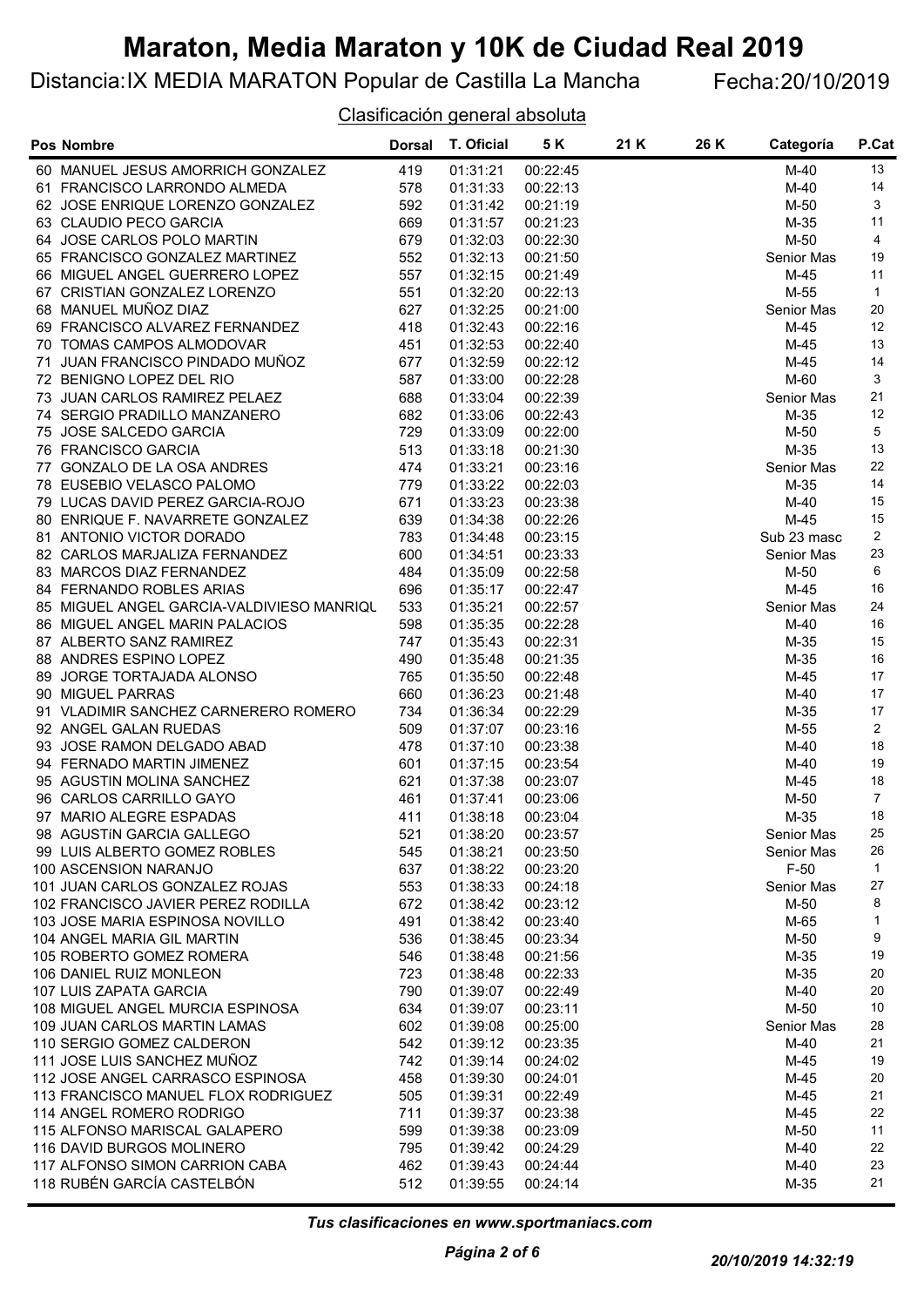### Distancia:IX MEDIA MARATON Popular de Castilla La Mancha Fecha:20/10/2019

Clasificación general absoluta

| <b>Pos Nombre</b>                                                   | <b>Dorsal</b> | T. Oficial           | 5 K                  | 21 K | 26 K | Categoría           | P.Cat          |
|---------------------------------------------------------------------|---------------|----------------------|----------------------|------|------|---------------------|----------------|
| 119 CRISTINA PALIANES RIVAS                                         | 654           | 01:40:01             | 00:24:45             |      |      | $F-40$              | 2              |
| 120 BELEN JIMENEZ MANZANO                                           | 571           | 01:40:06             | 00:23:51             |      |      | Senior Fem          | 3              |
| 121 FAUSTO PEDRO GARCIA MARQUEZ                                     | 524           | 01:40:17             | 00:23:43             |      |      | $M-45$              | 23             |
| 122 ADOLFO RELUCIO ALIQUE                                           | 691           | 01:40:18             | 00:23:57             |      |      | $M-35$              | 22             |
| 123 MAXIMO VALLE DURAN                                              | 774           | 01:40:30             | 00:25:09             |      |      | M-40                | 24             |
| 124 ANTONIO GALLEGO GONZALEZ                                        | 510           | 01:40:40             | 00:24:45             |      |      | M-40                | 25             |
| 125 MARIANO VALIENTE GUERRERO                                       | 773           | 01:40:43             | 00:25:16             |      |      | M-40                | $26\,$         |
| 126 JOSE PIÑA SOTILLO                                               | 674           | 01:40:45             | 00:24:56             |      |      | M-55                | 3              |
| 127 RAMON RAMOS RODRIGUEZ                                           | 690           | 01:40:45             | 00:24:56             |      |      | $M-45$              | 24             |
| 128 FRANCISCO JAVIER ZURITA MILLAN                                  | 794           | 01:40:45             | 00:24:56             |      |      | M-55                | $\overline{4}$ |
| 129 RUBEN JOSE BERNAL CELESTINO                                     | 435           | 01:40:49             | 00:23:18             |      |      | $M-40$              | 27             |
| 130 MANUEL ANTONIO BARBERO CONEJERO                                 | 796           | 01:40:50             | 00:24:30             |      |      | $M-40$              | 28             |
| 131 JUAN MANUEL NARANJO                                             | 638           | 01:40:52             | 00:23:34             |      |      | M-50                | 12             |
| 132 JONATAN SERRANO CASERO                                          | 752           | 01:40:53             | 00:25:03             |      |      | Senior Mas          | 29             |
| 133 JULIAN MERCADO PEREZ                                            | 617           | 01:41:00             | 00:24:46             |      |      | $M-45$              | 25             |
| 134 VICENTE MARTINEZ DE PABLOS                                      | 607           | 01:41:09             | 00:23:43             |      |      | $M-45$              | 26             |
| 135 JUAN JOSE LOPEZ CELA                                            | 586           | 01:41:11             | 00:24:27             |      |      | M-55                | 5              |
| 136 PEDRO GARCIA-VALDIVIESO MANRIQUE                                | 534           | 01:41:29             | 00:24:17             |      |      | M-45                | 27             |
| 137 AGUSTIN MENENDEZ ANTUÑA                                         | 616           | 01:42:10             | 00:25:25             |      |      | M-50                | 13             |
| 138 JUAN LUIS MOGOLLON GOMEZ                                        | 620           | 01:42:24             | 00:23:34             |      |      | M-55                | 6              |
| 139 JOSE MARIA PIEDRA RUIZ                                          | 676           | 01:42:28             | 00:23:14             |      |      | $M-45$              | 28             |
| 140 CARLOS ALBERTO RODRIGUEZ COLLADO                                | 702           | 01:42:46             | 00:25:04             |      |      | Senior Mas          | 30             |
| 141 JOSE MANUEL URRACA LOPEZ                                        | 771           | 01:42:47             | 00:24:56             |      |      | $M-50$              | 14             |
| 142 JORGE MARTINEZ GONZALEZ                                         | 608           | 01:43:00             | 00:24:58             |      |      | $M-40$              | 29             |
| 143 JESUS CAMINERO QUESADA                                          | 450           | 01:43:12             | 00:25:08             |      |      | Senior Mas          | 31             |
| 144 ANA EXPOSITO                                                    | 492           | 01:43:15             | 00:24:49             |      |      | $F-40$              | 3              |
| 145 MARIBEL TORRES ROMAN                                            | 763           | 01:43:21             | 00:24:53             |      |      | Senior Fem          | 4              |
| 146 LAURA HERRERO GONZALEZ                                          | 563           | 01:43:28             | 00:25:19             |      |      | $F-35$              | $\mathbf 1$    |
| 147 RAMON GONZALEZ BELTRAN                                          | 547           | 01:43:28             | 00:25:29             |      |      | M-50                | 15             |
| 148 LIDIA GIMENO GIL                                                | 540           | 01:43:42             | 00:25:16             |      |      | $F-55$              | $\mathbf{1}$   |
| 149 ELOY LEON                                                       | 580           | 01:43:43             | 00:25:28             |      |      | M-40                | $30\,$         |
| 150 FRANCISCO MORENO MORENO                                         | 624           | 01:43:51             | 00:24:23             |      |      | M-55                | $\overline{7}$ |
| 151 ANGEL CHICO MARTINEZ                                            | 469           | 01:43:54             | 00:24:58             |      |      | M-50                | 16             |
| 152 FELIX LUIS GALAN MORENO                                         | 508           | 01:43:58             | 00:25:03             |      |      | M-55                | 8              |
| 153 JOSE LUIS HERRERO VALDUNCIEL                                    | 564           | 01:44:02             | 00:23:13             |      |      | $M-35$              | 23             |
| 154 SANTIAGO BENITO REBOLLO                                         | 433           | 01:44:07             | 00:24:24             |      |      | $M-40$              | 31             |
| <b>155 FERNANDO TRIGUERO</b>                                        | 766           | 01:44:14             | 00:25:10             |      |      | Senior Mas          | 32             |
| 156 CARLOS JIMENEZ ESPINOSA                                         | 570           | 01:44:24             | 00:25:12             |      |      | $M-40$              | 32             |
| 157 MIRIAM SOSPEDRA TORTAJADA                                       | 755           | 01:44:33             | 00:25:18             |      |      | $F-45$              | $\mathbf{1}$   |
| 158 ENRIQUE RODRIGUEZ ROMERA                                        | 706           | 01:44:34             | 00:24:57             |      |      | M-40                | 33             |
| 159 JUAN CARLOS ALONSO SALAZAR                                      | 417           | 01:45:09             | 00:25:56             |      |      | M-35                | 24             |
| 160 SANTIAGO FERNANDEZ MARTIN                                       | 499           | 01:45:10             | 00:26:12             |      |      | Senior Mas          | 33             |
| 161 LUIS CABEZAS VALLEJO                                            | 443           | 01:45:10             | 00:24:28             |      |      | M-50                | 17             |
| 162 RAU SANCHEZ MOLINA                                              | 740           | 01:45:10             | 00:24:28             |      |      | $M-35$              | 25             |
| 163 JAVIER GARCIA CAPARROS                                          | 517           | 01:45:17             | 00:24:45             |      |      | $M-45$              | 29             |
| 164 CRISTINA CORTES CASERO                                          | 471           | 01:45:17             | 00:24:26             |      |      | Senior Fem          | 5              |
| 165 CECILIO LUQUE CALLEJON                                          | 593           | 01:45:20             | 00:25:23             |      |      | M-45                | 30             |
| 166 JUAN RAMON OSTOS HERNANDEZ<br><b>167 VICENTE CAMPOS SANCHEZ</b> | 652           | 01:45:42<br>01:45:46 | 00:25:30             |      |      | M-35                | 26<br>18       |
| 168 CELSA FLORES ANDRADE                                            | 453           |                      | 00:25:20             |      |      | M-50                | 4              |
| 169 DIEGO DEL POZO GONZALEZ                                         | 504<br>475    | 01:45:52<br>01:45:52 | 00:24:55<br>00:24:55 |      |      | $F-40$<br>M-40      | 34             |
| 170 JUAN GARCIA-MINGUILLAN ESPINOSA                                 | 529           | 01:45:52             | 00:24:50             |      |      | M-40                | 35             |
|                                                                     |               |                      |                      |      |      |                     | 36             |
| 171 CARLOS RUIZ RUIZ<br>172 ALBERTO MAYORAL                         | 725<br>612    | 01:46:20<br>01:46:28 | 00:26:11<br>00:26:49 |      |      | M-40<br>Sub 20 masc | $\mathbf{1}$   |
| 173 ULISES MELLADO RODRIGUEZ                                        | 798           | 01:46:35             | 00:25:58             |      |      | M-35                | 27             |
| 174 ANGEL BERNET JIMENEZ                                            | 436           | 01:46:43             | 00:26:09             |      |      | M-35                | 28             |
| 175 AGUSTIN CABALLERO GARCIA                                        | 442           | 01:47:29             | 00:24:25             |      |      | M-45                | 31             |
| 176 MIGUEL MARTINEZ IRIGARAY                                        | 609           | 01:48:21             | 00:27:05             |      |      | M-35                | 29             |
| 177 JESUS MANUEL RUIZ CALLEJAS                                      | 716           | 01:48:24             | 00:26:36             |      |      | M-50                | 19             |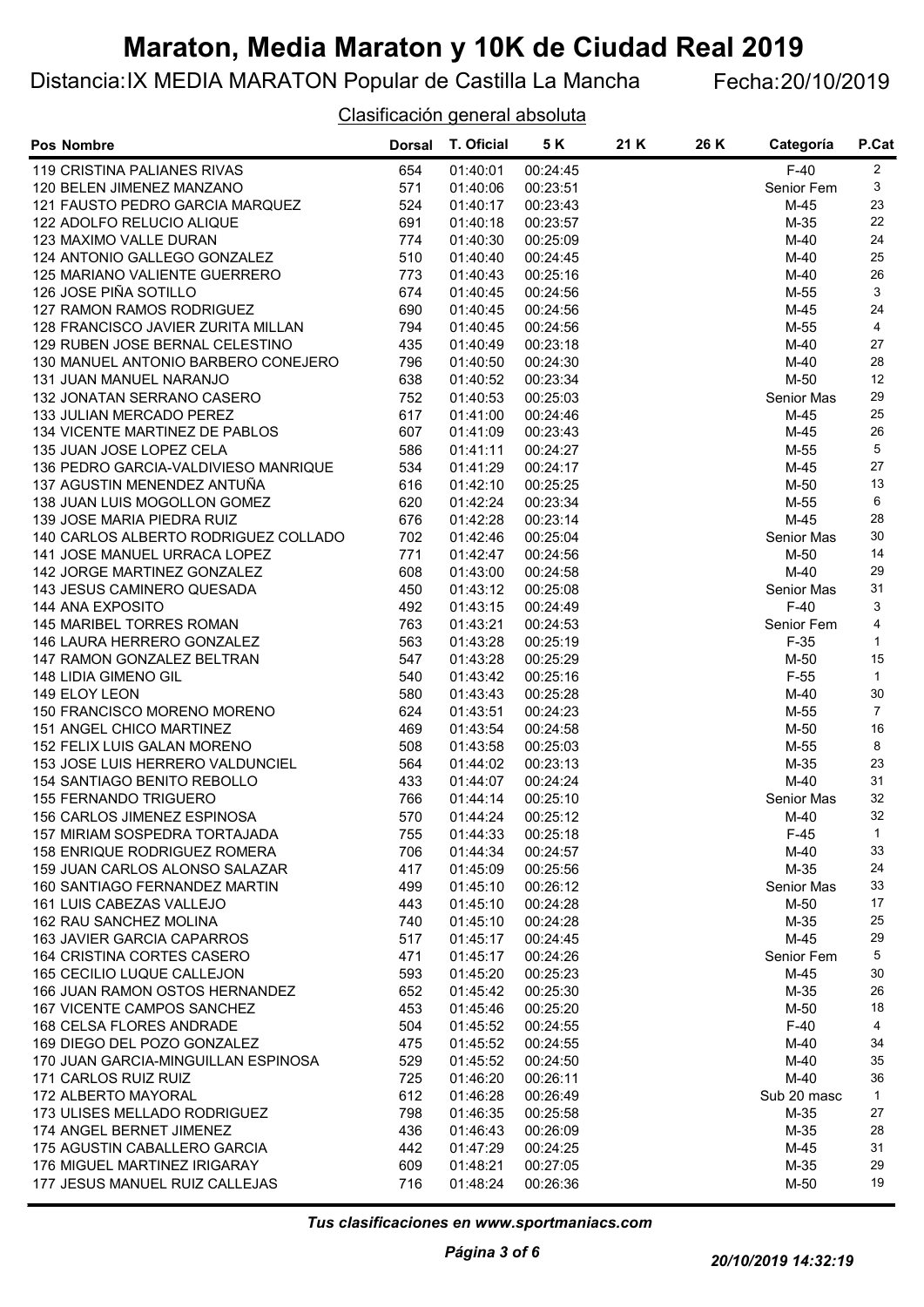### Distancia:IX MEDIA MARATON Popular de Castilla La Mancha Fecha:20/10/2019

#### Clasificación general absoluta

| <b>Pos Nombre</b>                                  | <b>Dorsal</b> | T. Oficial           | 5 K                  | 21 K | 26 K | Categoría         | P.Cat          |
|----------------------------------------------------|---------------|----------------------|----------------------|------|------|-------------------|----------------|
| 178 RAFAEL SÁNCHEZ RISCO                           | 749           | 01:48:25             | 00:26:35             |      |      | M-45              | 32             |
| 179 JOSE LUIS GEANINI                              | 535           | 01:48:29             | 00:26:55             |      |      | $M-40$            | 37             |
| 180 JOSE LUIS POLO GARCIA VILLARACO                | 678           | 01:48:33             | 00:27:26             |      |      | M-45              | 33             |
| 181 RAMON CACHERO SANCHEZ                          | 446           | 01:48:33             | 00:27:27             |      |      | $M-45$            | 34             |
| 182 JOSE LUIS CORONADO POZO                        | 470           | 01:48:36             | 00:28:39             |      |      | M-50              | 20             |
| 183 JOSE FDO. APARICIO MANZANARES                  | 420           | 01:48:37             | 00:26:55             |      |      | M-50              | 21             |
| 184 DANIEL NIETO ROMERO                            | 642           | 01:48:41             | 00:27:02             |      |      | <b>Senior Mas</b> | 34             |
| 185 SERGIO SUSIN MARTINEZ                          | 759           | 01:48:42             | 00:25:47             |      |      | Senior Mas        | $35\,$         |
| 186 TOMAS GARCIA ABADILLO ALIAGA                   | 514           | 01:48:42             | 00:25:51             |      |      | M-65              | $\overline{2}$ |
| 187 CARLOS JOSE ORTIZ CARNICER                     | 650           | 01:48:45             | 00:25:59             |      |      | M-45              | 35             |
| 188 PEDRO CESAR MILLAN PASTOR                      | 618           | 01:48:47             | 00:26:35             |      |      | M-40              | 38             |
| 189 MIRIAM DESDENTADO HERVAS                       | 482           | 01:49:07             | 00:26:42             |      |      | $F-50$            | $\overline{2}$ |
| 190 DAVID VELASCO MARTIN                           | 778           | 01:49:12             | 00:26:20             |      |      | Senior Mas        | 36             |
| 191 ANTONIO MALDONADO RETAMAL                      | 594           | 01:49:31             | 00:26:22             |      |      | $M-45$            | 36             |
| 192 RAFAEL TRIGUERO MOYA                           | 768           | 01:49:36             | 00:26:36             |      |      | $M-45$            | 37             |
| 193 JOSE RAMON PADILLA DELGADO                     | 653           | 01:49:46             | 00:26:51             |      |      | M-35              | 30             |
| 194 FERNANDO FAON MOLINA                           | 493           | 01:49:49             | 00:26:52             |      |      | Senior Mas        | 37             |
| 195 OSCAR BELLA TORRES                             | 432           | 01:50:05             | 00:27:30             |      |      | <b>Senior Mas</b> | 38             |
| 196 ALBERTO ROJAS SANZ                             | 708           | 01:50:07             | 00:26:08             |      |      | Senior Mas        | 39             |
| 197 MA MAR SANCHEZ-HERRERA CABAÑAS                 | 743           | 01:50:11             | 00:26:18             |      |      | $F-45$            | $\overline{2}$ |
| 198 FRANCISCO DELGADO                              | 477           | 01:50:21             | 00:26:39             |      |      | $M-40$            | 39             |
| 199 ANTONIO MORENO BENITO                          | 622           | 01:50:30             | 00:26:29             |      |      | Senior Mas        | 40             |
| 200 JUAN CARLOS LANCHA SANCHEZ                     | 574           | 01:50:34             | 00:27:21             |      |      | $M-50$            | 22             |
| 201 FRANCISCO JAVIER GOMEZ CABEZAS                 | 541           | 01:50:44             | 00:26:10             |      |      | M-35              | 31             |
| 202 JUAN JOSE MUÑOZ SEGUNDO                        | 632           | 01:50:47             | 00:27:14             |      |      | $M-45$            | 38             |
| 203 FRANCISCO JAVIER LARA LOPEZ                    | 577           | 01:50:47             | 00:27:25             |      |      | M-55              | 9              |
| 204 EMILIO MATIAS DIAZ                             | 611           | 01:51:01             | 00:27:22             |      |      | M-45              | 39             |
| 205 ANTONIO POZO MALDONADO                         | 681           | 01:51:08             | 00:26:48             |      |      | $M-35$            | 32             |
| 206 FRANCISCO FERNANDEZ ZAMORA                     | 502           | 01:51:19             | 00:26:52             |      |      | $M-45$            | 40             |
| 207 ANTONIO EUGENIO SALINAS NUEVALOS               | 731           | 01:51:20             | 00:26:51             |      |      | $M-40$            | 40             |
| 208 AVELINO VILLALOBOS SALGUERO                    | 786           | 01:51:22             | 00:25:26             |      |      | $M-35$            | 33<br>34       |
| 209 ANTONIO FERNANDEZ-ARROYO                       | 503           | 01:51:22<br>01:51:27 | 00:25:26             |      |      | $M-35$            | 41             |
| 210 JAVIER RODRIGUEZ COELLO<br>211 EVA PARDO VERDU | 700<br>659    | 01:51:41             | 00:26:39<br>00:26:03 |      |      | M-45<br>$F-40$    | 5              |
| 212 LEONIDES HERRERA ALVAREZ                       | 562           | 01:51:46             | 00:28:09             |      |      | $M-35$            | 35             |
| 213 MIGUEL ANGEL GRACIA GALINDO                    | 554           | 01:51:47             | 00:28:09             |      |      | $M-35$            | 36             |
| 214 LUIS MIGUEL LERIDA TEJEDO                      | 582           | 01:51:59             | 00:24:39             |      |      | M-45              | 42             |
| 215 JOSE LUIS ZAPATERO PEREZ                       | 791           | 01:52:36             | 00:26:10             |      |      | M-60              | 4              |
| 216 JESUS GARCIA GOMEZ                             | 522           | 01:52:37             | 00:28:38             |      |      | M-40              | 41             |
| 217 PEDRO AGUSTIN BALLESTERO CAMPILLO              | 428           | 01:52:41             | 00:27:22             |      |      | $M-40$            | 42             |
| 218 MOHAMED EL KHADIR KHLIE                        | 488           | 01:52:46             | 00:27:23             |      |      | M-35              | 37             |
| 219 MANUEL ORTIZ CHAMIZO                           | 651           | 01:52:47             | 00:25:39             |      |      | M-35              | 38             |
| 220 ANTONIO LLORENS GUTIERREZ                      | 584           | 01:52:56             | 00:28:38             |      |      | M-40              | 43             |
| 221 JAVIER ASENSIO GARCIA                          | 426           | 01:52:56             | 00:28:37             |      |      | $M-40$            | 44             |
| 222 DANIEL AVALOS DEL ALAMO                        | 427           | 01:53:10             | 00:27:09             |      |      | M-35              | 39             |
| 223 RAUL RODRIGUEZ MURILLO                         | 705           | 01:53:10             | 00:27:09             |      |      | M-35              | 40             |
| 224 FRANCISCO MARTIN TRUJILLANO                    | 605           | 01:53:10             | 00:28:14             |      |      | <b>Senior Mas</b> | 41             |
| 225 ALEJANDRO VELIZ MELCHOR                        | 780           | 01:53:10             | 00:28:15             |      |      | <b>Senior Mas</b> | 42             |
| 226 VICTOR HERRAIZ DEL VALLE                       | 561           | 01:53:10             | 00:28:16             |      |      | <b>Senior Mas</b> | 43             |
| 227 MIGUEL PORTERO HERNANDEZ                       | 680           | 01:53:21             | 00:28:46             |      |      | M-55              | 10             |
| 228 DAVID RAMOS RODRIGUEZ                          | 689           | 01:53:47             | 00:26:36             |      |      | M-35              | 41             |
| 229 JUAN PASCUAL FERNANDEZ                         | 662           | 01:54:07             | 00:26:30             |      |      | M-60              | 5              |
| 230 PILAR SANTOS PASCUAL                           | 746           | 01:54:08             | 00:26:31             |      |      | $F-40$            | 6              |
| 231 IVAN MARTIN RESUELA                            | 604           | 01:54:08             | 00:29:00             |      |      | M-35              | 42             |
| 232 ALBERTO SALGADO GUTIERREZ                      | 730           | 01:54:09             | 00:27:12             |      |      | M-40              | 45             |
| 233 GUSTAVO RODRIGUEZ                              | 699           | 01:54:21             | 00:28:29             |      |      | M-40              | 46             |
| 234 ANTONIO NAVARRETE ORCERA                       | 640           | 01:54:23             | 00:27:03             |      |      | M-65              | 3              |
| 235 CARMEN SANCHEZ GIL                             | 737           | 01:54:41             | 00:27:43             |      |      | $F-40$            | $\overline{7}$ |
| 236 JUAN RAMON SANCHEZ DE LA NIETA GARCIA          | 736           | 01:54:55             | 00:28:16             |      |      | M-45              | 43             |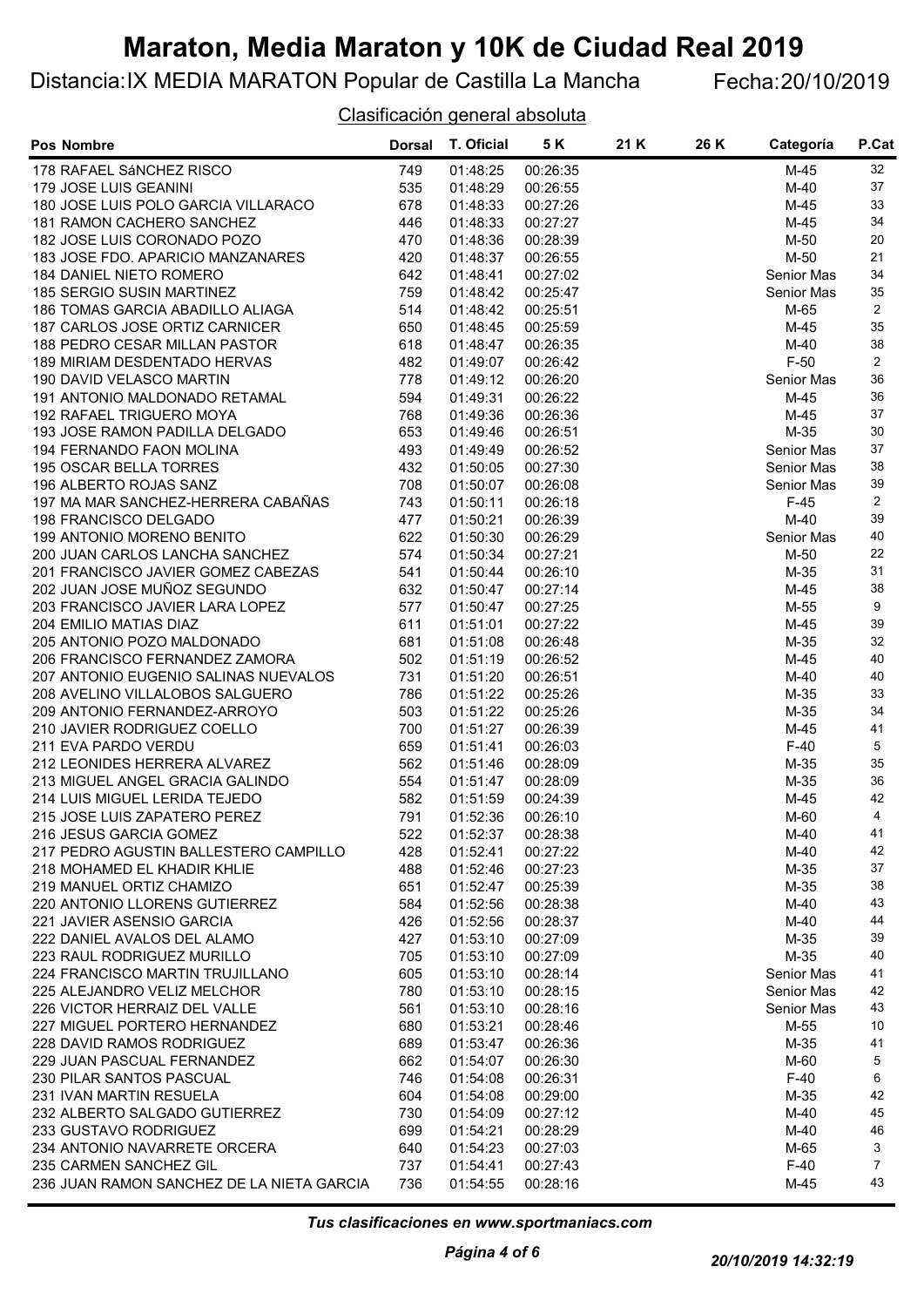### Distancia:IX MEDIA MARATON Popular de Castilla La Mancha Fecha:20/10/2019

Clasificación general absoluta

| <b>Pos Nombre</b>                         | <b>Dorsal</b> | T. Oficial | 5 K      | 21 K | 26 K | Categoría   | P.Cat          |
|-------------------------------------------|---------------|------------|----------|------|------|-------------|----------------|
| 237 ANGEL DESDENTADO HERVAS               | 481           | 01:55:14   | 00:28:02 |      |      | M-50        | 23             |
| 238 LEON-JAVIER GARCIA CACERES            | 516           | 01:55:28   | 00:27:48 |      |      | M-40        | 47             |
| 239 JAVIER GARCIA LOPEZ                   | 523           | 01:55:35   | 00:27:45 |      |      | M-35        | 43             |
| 240 JUAN CARLOS MARTIN-CONSUEGRA CASTILLO | 606           | 01:55:38   | 00:28:16 |      |      | $M-45$      | 44             |
| 241 VICTOR MANUEL PECELLIN ABAD           | 667           | 01:55:40   | 00:28:15 |      |      | M-45        | 45             |
| 242 PEDRO JOSE GUZMAN GOMEZ               | 559           | 01:55:43   | 00:28:45 |      |      | M-50        | 24             |
| 243 JESUS ANGEL DEL VALLE RUBIO           | 775           | 01:55:52   | 00:30:47 |      |      | $M-40$      | 48             |
| 244 JESúS PUENTE                          | 684           | 01:55:56   | 00:26:49 |      |      | Senior Mas  | 44             |
| 245 ANTONIO CABALLERO ALAÑON              | 441           | 01:56:00   | 00:29:47 |      |      | M-55        | 11             |
| 246 DAVID AREVALO CACERES                 | 423           | 01:56:25   | 00:27:48 |      |      | M-40        | 49             |
| 247 JOSE ANDRES RODRIGO RODRIGUEZ         | 698           | 01:56:31   | 00:28:03 |      |      | M-45        | 46             |
| 248 ANGEL BLANCO IGLESIAS                 | 438           | 01:56:38   | 00:29:10 |      |      | $M-45$      | 47             |
| 249 KOMRIT SRICHAROEN                     | 757           | 01:56:40   | 00:27:06 |      |      | $M-40$      | 50             |
| 250 RAUL MUÑOZ HERNANDEZ                  | 628           | 01:56:55   | 00:26:33 |      |      | Senior Mas  | 45             |
| 251 JUAN CARLOS FERNANDEZ ESPARTERO       | 496           | 01:56:56   | 00:27:21 |      |      | M-55        | 12             |
| 252 ANTONIA CACHERO SANCHEZ               | 445           | 01:56:57   | 00:28:05 |      |      | $F-50$      | 3              |
| 253 MARIA JOSE MORENO CARRASCO            | 623           | 01:57:10   | 00:27:25 |      |      | $F-55$      | $\overline{c}$ |
| 254 MARIA ELENA NOTARIO ASENSIO           | 645           | 01:57:15   | 00:27:42 |      |      | $F-50$      | 4              |
| <b>255 EMILIANO RUIZ</b>                  | 715           | 01:57:23   | 00:26:50 |      |      | M-50        | 25             |
| 256 JOSE RAMON CUADRA SANCHEZ             | 472           | 01:57:29   | 00:27:01 |      |      | Senior Mas  | 46             |
| 257 MACARENA SANTACRUZ                    | 745           | 01:57:32   | 00:28:27 |      |      | $F-40$      | 8              |
| 258 MARCELO RODRIGUEZ MOLERO              | 703           | 01:57:33   | 00:28:26 |      |      | M-55        | 13             |
| 259 ELENA RONCERO AGUADO                  | 712           | 01:57:33   | 00:28:26 |      |      | $F-35$      | $\overline{2}$ |
| 260 JAVIER MARTIN MARTIN                  | 603           | 01:57:38   | 00:29:03 |      |      | M-35        | 44             |
| 261 LETICIA HIPOLITO RUIZ                 | 565           | 01:57:44   | 00:27:46 |      |      | $F-40$      | 9              |
| 262 ANA BELEN MARCOS ALBERCA DE LA GUIA   | 597           | 01:57:45   | 00:27:45 |      |      | $F-45$      | 3              |
| 263 MIGUEL CHAVES MUÑOZ                   | 466           | 01:57:45   | 00:27:46 |      |      | M-35        | 45             |
| 264 CARLOS ARREAZA ALDARIA                | 425           | 01:57:47   | 00:29:08 |      |      | $M-35$      | 46             |
| 265 LOURDES SANCHEZ HIPOLITO              | 738           | 01:57:50   | 00:27:58 |      |      | $F-40$      | 10             |
| 266 JUAN CARLOS PARRAS FERNANDEZ          | 661           | 01:57:53   | 00:28:32 |      |      | M-45        | 48             |
|                                           |               |            |          |      |      |             | 47             |
| 267 GILMAR HERNAN VIASUS SAAVEDRA         | 781           | 01:58:02   | 00:28:42 |      |      | Senior Mas  | 48             |
| 268 SANTIAGO NAVARRO LOPEZ                | 641           | 01:58:04   | 00:27:01 |      |      | Senior Mas  | $\overline{2}$ |
| 269 CARLOS PALOMARES                      | 656           | 01:58:16   | 00:27:17 |      |      | Sub 20 masc |                |
| 270 RAÚL BALLESTEROS COLLADILLO           | 429           | 01:58:24   | 00:28:19 |      |      | M-35        | 47             |
| 271 FRANCISCO JAVIER LOPEZ MILLAN         | 589           | 01:58:57   | 00:28:28 |      |      | M-35        | 48             |
| 272 CARLOS GOMEZ NETTHOFEL                | 544           | 01:59:13   | 00:29:15 |      |      | M-55        | 14             |
| 273 DANIEL SAETA ALHAMBRA                 | 727           | 01:59:24   | 00:28:50 |      |      | M-40        | 51             |
| 274 ASTERIO MUELA CAMACHO                 | 633           | 01:59:27   | 00:28:50 |      |      | M-50        | 26             |
| 275 RUBEN DELGADO DE LA TORRE             | 479           | 01:59:51   | 00:29:18 |      |      | M-35        | 49             |
| 276 JOSE LUIS ALONSO GUTIERREZ            | 416           | 02:00:07   | 00:28:17 |      |      | M-45        | 49             |
| 277 MANUEL MATAMALA                       | 610           | 02:00:09   | 00:29:10 |      |      | $M-40$      | 52             |
| 278 FRANCISCO SANCHEZ IZQUIERDO           | 739           | 02:00:39   | 00:31:24 |      |      | M-40        | 53             |
| 279 VERONICA RUIZ DIEZ                    | 718           | 02:00:43   | 00:29:24 |      |      | Senior Fem  | 6              |
| 280 SARA SERRANO CARRETERO                | 751           | 02:00:44   | 00:29:27 |      |      | $F-40$      | 11             |
| 281 ENRIQUE SOTO MOLINA                   | 756           | 02:00:56   | 00:29:00 |      |      | M-35        | 50             |
| 282 NIEVES GOMEZ GALLARDO                 | 543           | 02:01:15   | 00:29:15 |      |      | $F-35$      | 3              |
| 283 CARLOS RUIZ                           | 714           | 02:01:16   | 00:29:16 |      |      | M-45        | 50             |
| 284 SUSANA GILES RODRIGO                  | 538           | 02:01:23   | 00:28:04 |      |      | $F-35$      | 4              |
| 285 MANUEL ACOSTA MORALES                 | 406           | 02:01:23   | 00:27:29 |      |      | M-45        | 51             |
| 286 OLIVER RAMIREZ COBO                   | 687           | 02:01:26   | 00:28:05 |      |      | M-40        | 54             |
| 287 RICARDO MANZANARES                    | 595           | 02:01:42   | 00:26:29 |      |      | M-40        | 55             |
| 288 JAVIER MUÑOZ MESA                     | 630           | 02:02:13   | 00:29:17 |      |      | M-40        | 56             |
| 289 JENNIFER VILLAFAINA CAÑAMERO          | 784           | 02:02:18   | 00:29:17 |      |      | Senior Fem  | $\overline{7}$ |
| 290 MERCEDES LOPEZ MARQUEZ                | 588           | 02:02:32   | 00:29:59 |      |      | $F-35$      | 5              |
| 291 MARIA JOSE ESCOLAR LOPEZ-ZUAZO        | 489           | 02:02:48   | 00:30:29 |      |      | $F-55$      | 3              |
| 292 IVONNE TAPIA SEGOVIA                  | 761           | 02:03:02   | 00:29:16 |      |      | $F-40$      | 12             |
| 293 ESTHER MENA ARROYO                    | 615           | 02:03:13   | 00:29:22 |      |      | $F-45$      | 4              |
| 294 JOSE LUIS CAÑESTRO VICARIO            | 440           | 02:03:14   | 00:29:22 |      |      | M-55        | 15             |
| 295 FRANCISCO JAVIER LOARCE FERNANDEZ     | 585           | 02:03:51   | 00:29:17 |      |      | $M-45$      | 52             |